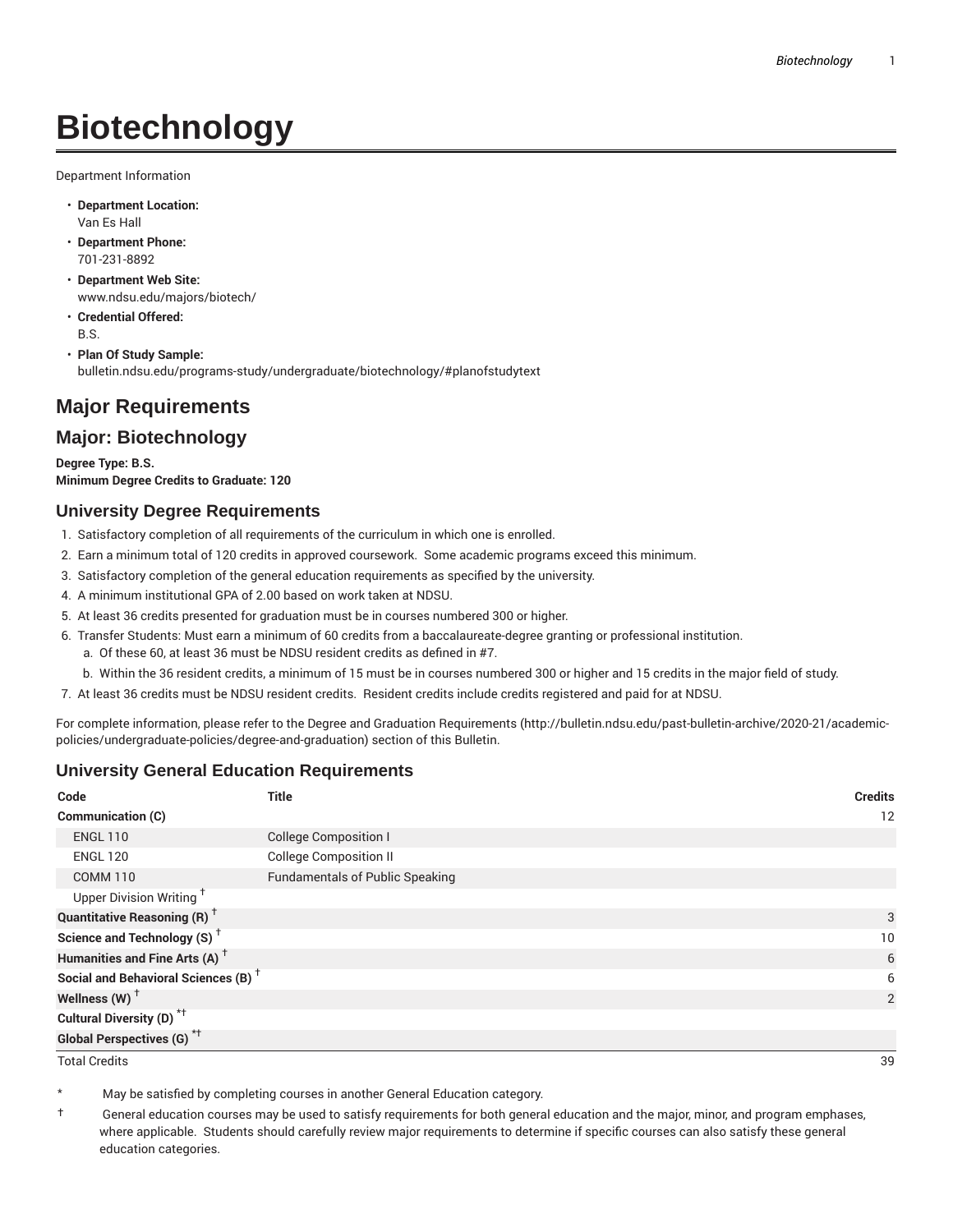• A list of university approved general education courses and administrative policies are available here (http://bulletin.ndsu.edu/past-bulletinarchive/2020-21/academic-policies/undergraduate-policies/general-education/#genedcoursestext).

# **Major requirements**

| Code                                                                                 | <b>Title</b>                                                                                         | <b>Credits</b> |
|--------------------------------------------------------------------------------------|------------------------------------------------------------------------------------------------------|----------------|
| <b>Biotechnology Requirements</b>                                                    |                                                                                                      |                |
| <b>BIOC 460</b>                                                                      | Foundations of Biochemistry and Molecular Biology I                                                  | 3              |
| <b>BIOC 461</b>                                                                      | Foundations of Biochemistry and Molecular Biology II                                                 | 3              |
| <b>BIOC 474</b>                                                                      | Methods of Recombinant DNA Technology                                                                | 3              |
| <b>CHEM 465</b>                                                                      | Survey of Physical Chemistry                                                                         | 4              |
| <b>MICR 350</b><br>& 350L                                                            | <b>General Microbiology</b><br>and General Microbiology Lab                                          | 5              |
| <b>MICR 470</b>                                                                      | Basic Immunology                                                                                     | 3              |
| <b>MICR 471</b>                                                                      | Immunology and Serology Laboratory                                                                   | $\overline{2}$ |
| <b>MICR 482</b>                                                                      | <b>Microbial Genetics</b>                                                                            | 3              |
| <b>MICR 491</b>                                                                      | Seminar (Biotechnology)                                                                              | $1 - 5$        |
| Choose one of the following:                                                         |                                                                                                      | 3              |
| <b>MICR 493</b><br>& MICR 494                                                        | Undergraduate Research<br>and Individual Study (2-4 cr. of 493 (research) and 1 cr. of 494 (thesis)) |                |
| <b>MICR 497</b>                                                                      | FE/Coop Ed/Internship                                                                                |                |
| <b>Supporting Requirements</b>                                                       |                                                                                                      |                |
| <b>MICR 189</b>                                                                      | Skills for Academic Success                                                                          | 1              |
| <b>BIOL 150</b><br>& 150L                                                            | General Biology I<br>and General Biology I Laboratory                                                | $\overline{4}$ |
| <b>BIOL 151</b>                                                                      | General Biology II                                                                                   | 4              |
| & 151L                                                                               | and General Biology II Laboratory                                                                    |                |
| <b>CHEM 121</b>                                                                      | <b>General Chemistry I</b>                                                                           | $\overline{4}$ |
| & 121L                                                                               | and General Chemistry I Laboratory (May satisfy general education category S)                        |                |
| <b>CHEM 122</b>                                                                      | <b>General Chemistry II</b>                                                                          | 4              |
| & 122L                                                                               | and General Chemistry II Laboratory (May satisfy general education category S)                       |                |
| <b>CHEM 341</b><br>& 341L                                                            | <b>Organic Chemistry I</b><br>and Organic Chemistry I Laboratory                                     | 4              |
| <b>CHEM 342</b>                                                                      | <b>Organic Chemistry II</b>                                                                          | 3              |
| <b>CSCI 114</b>                                                                      | Microcomputer Packages                                                                               | 3              |
| or CSCI 122                                                                          | <b>Visual BASIC</b>                                                                                  |                |
|                                                                                      | Select one from the following: (May satisfy general education category R)                            | 8              |
| <b>MATH 146</b><br>& MATH 147                                                        | <b>Applied Calculus I</b><br>and Applied Calculus II                                                 |                |
| <b>MATH 165</b><br>& MATH 166                                                        | Calculus I<br>and Calculus II                                                                        |                |
|                                                                                      | Select one from the following: (May satisfy general education category S)                            | 4 or 5         |
| <b>PHYS 211</b>                                                                      | College Physics I                                                                                    |                |
| & 211L                                                                               | and College Physics I Laboratory                                                                     |                |
| <b>PHYS 251</b><br>& 251L                                                            | <b>University Physics I</b><br>and University Physics I Laboratory                                   |                |
|                                                                                      | Select one from the following: (May satisfy general education category S)                            | 4 or 5         |
| <b>PHYS 212</b>                                                                      | <b>College Physics II</b>                                                                            |                |
| & 212L                                                                               | and College Physics II Laboratory                                                                    |                |
| <b>PHYS 252</b>                                                                      | <b>University Physics II</b>                                                                         |                |
| & 252L                                                                               | and University Physics II Laboratory                                                                 |                |
| <b>PLSC 315</b>                                                                      | Genetics                                                                                             | $\overline{4}$ |
| & 315L                                                                               | and Genetics Laboratory (May satisfy general education category S)                                   |                |
| <b>STAT 330</b>                                                                      | Introductory Statistics (May satisfy general edcuation category R)                                   | 3              |
| Major Elective in Physiology: Select 3 credits from the following:<br><b>BOT 380</b> | <b>Plant Physiology</b>                                                                              | 3              |
|                                                                                      |                                                                                                      |                |